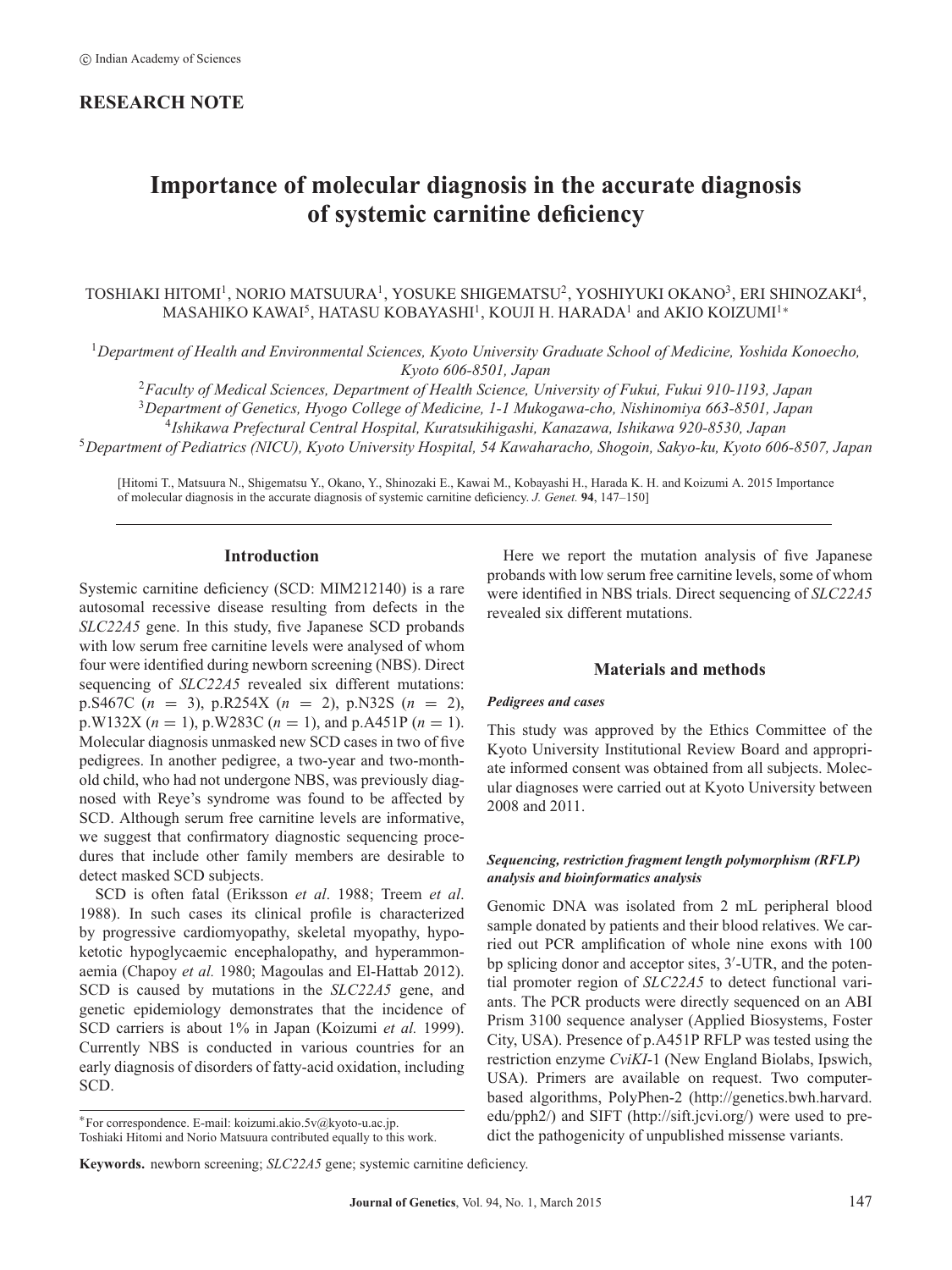## **Results and discussion**

The mutational analysis of five unrelated pedigrees with SCD is reported in the current study (figure 1). In pedigree A, free carnitine levels in the dried blood spot (DBS) of the proband (A12) were measured as part of NBS, and found to be low at 5.6  $\mu$ M (reference value >10  $\mu$ M). Renal fractional excretion of free carnitine was elevated at 16.7% (reference value <2.0%). Proband's elder sister (A11) donated blood samples for molecular diagnosis, and her serum free carnitine level was found to be 4.6  $\mu$ M. Genomic DNA sequencing of A11 and A12 revealed that both sisters harboured two mutations: p.W132X and p.S467C (figure 2). Mutation p.W132X was transmitted from the mother and mutation p.S467C from the father.

The proband (B13) of pedigree B had low DBS free carnitine levels in NBS: 9.4  $\mu$ M and 6.3  $\mu$ M on days six and 14, respectively (figure 1). Renal fractional excretion of free carnitine was elevated at 17.6%. Carnitine administration (600 mg, twice a day) was therefore commenced on day 31. This was stopped at 10 months old for a period of twoweeks for differential diagnosis. Serum free carnitine levels were 56  $\mu$ M immediately after the last administration; however, two weeks after cessation the level had decreased to  $9 \mu$ M, confirming that the observed lowered serum free carnitine levels were consistent. Sequence analysis revealed the existence of two variants: p.R254X and p.A451P (figure 2). p.R254X was inherited from the mother and p.A451P from the father. The p.A451P allele was not found in 250 Japanese controls by RFLP using the restriction enzyme *CviKI*-1

(figure 2). Functional prediction by bioinformatics suggested that p.A451P is 'probably damaging' by Polyphen-2 and 'affecting protein function' by SIFT. Sequencing revealed no mutation of *SLC22A5* other than p.R254X and p.A451P in B13. His father (B1), who has an allele of p.A451P, had a low serum free carnitine level  $(34 \mu M)$  (reference value,  $>$ 38  $\mu$ M; Koizumi *et al.* 1999). These pieces of evidence consistently suggest that p.A451P is likely to be the causal mutation. Pathogenicity of p.A451P, however, needs to be confirmed experimentally in future.

In pedigree C (figure 1), NBS revealed a low DBS free carnitine level in the fourth child (C14; 8.3  $\mu$ M) and levels were shown to be very low in the mother  $(4.1 \mu M)$ . Molecular diagnosis revealed that the mother unexpectedly carried two known variants: p.R254X and p.S467C. Her renal fractional excretion of free carnitine was elevated at 17.7%. All four children including the proband (C14) (figure 2) were found to be heterozygous, while the father had two wild-type alleles. This is similar to reports of other maternal cases in which SCD was identified in mothers following the NBS of neonates (El-Hattab *et al.* 2010; Lee *et al.* 2010).

The proband of pedigree D (figure 1) was a two-year and two-month-old child (D13). His medical history had been uneventful until the age of 2 years 2 months when he was admitted to hospital with symptoms of hypoglycaemia, elevated liver enzymes and hyperammonaemia; Reye's syndrome was suspected. His nasal discharge was positive for respiratory syncytial virus. After admission, he developed encephalopathy and became comatose with a flat electromyography and no spontaneous respiration. Because



**Figure 1.** Pedigree and genetic diagnosis of five Japanese families with SCD. SCD patients are shown as black circles or squares. Arrows indicate probands.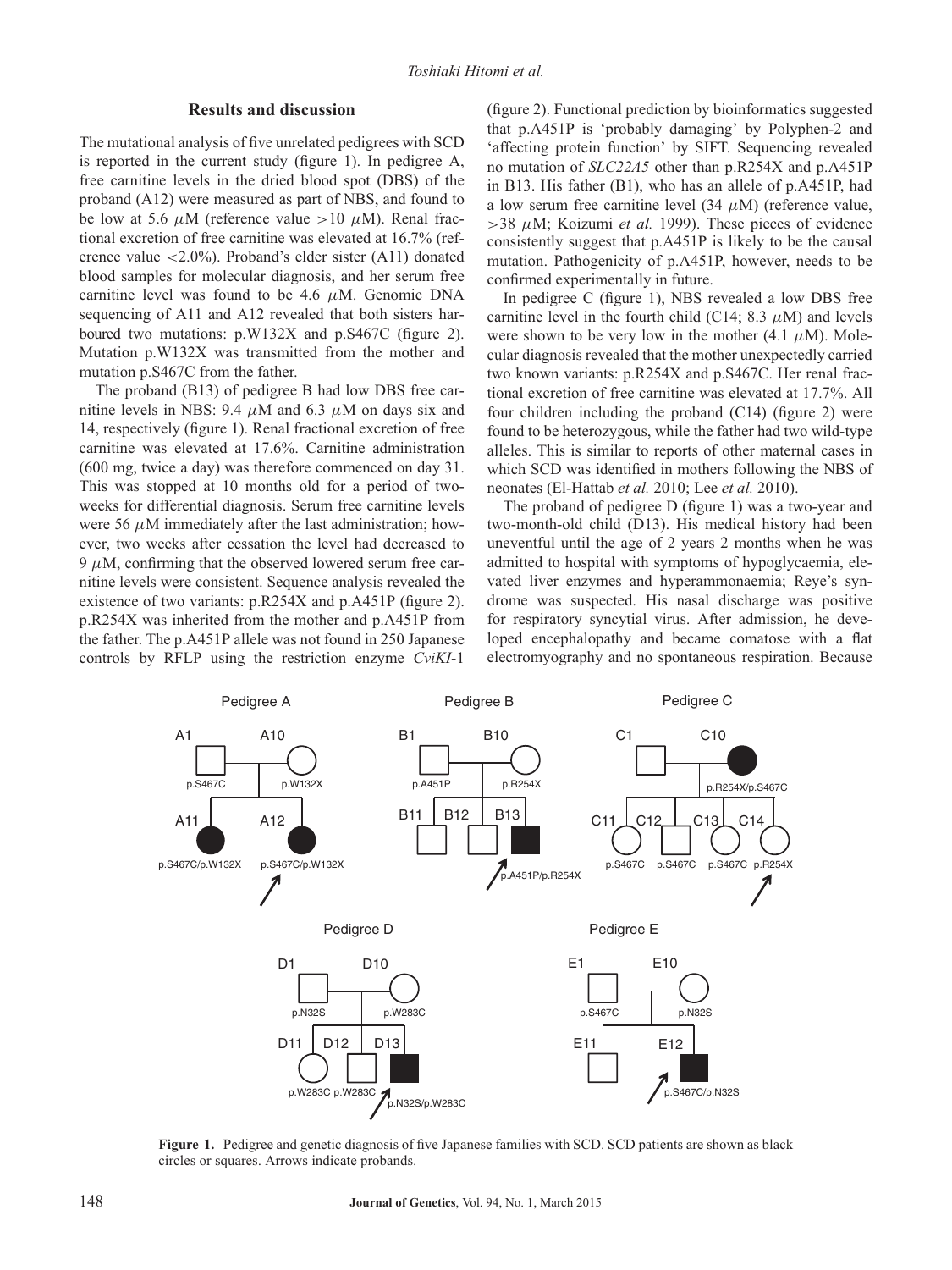#### *Systemic carnitine deficiency in newborn screening*



**Figure 2.** Sequencing analysis of *SLC22A5* mutations in SCD patients and NBS neonates (upper) and RFLP analysis for p.A451P in pedigree B (lower). The p.A451P mutation abolishes the *CviKI*-1 restriction site thus the 95bp PCR product remains undigested (4% metaphor gel).

the Reye's syndrome was suspected, his serum free carnitine level was determined and found to be very low  $(2.2 \mu M)$ . Sequencing revealed that he is a compound heterozygote of p.N32S and p.W283C, while his two other siblings are carriers of p.W283C (figure 2). p.N32S was inherited from his father and p.W283C from his mother. If NBS had been conducted in this case, low serum free carnitine levels might have been detected during the early neonatal period and encephalopathy would have been prevented.

In pedigree E (figure 1), NBS revealed low DBS free carnitine levels (9.1  $\mu$ M) in proband E12. Renal fractional excretion of free carnitine was elevated at 12.6%. Direct sequencing revealed that E12 is a compound heterozygote of p.S467C and p.N32S variants (figure 2). p.S467C was inherited from his father and p.N32S from his mother.

In the present study, molecular diagnosis unveiled two new masked cases (A11 and C10) and corrected a diagnosis of SCD with a carrier for one proband (C14) screened in NBS (figure 1). The new masked cases represent asymptomatic individuals. We also confirmed that a serious case (D13) who was suspected to have Reye's syndrome was instead affected by SCD. It has previously been reported that mild viral infection precipitates as Reye's-like syndrome in SCD subjects (Chapoy *et al.* 1980).

Most of the variants detected in this study are well known, including p.S467C, p.W132X, p.W283C, p.R254X and p.N32S. These have previously been reported in SCD cases in

various countries, including Japan, suggesting the existence of founder mutations (Koizumi *et al*. 1999; Lamhonwah *et al*. 2002; Lamhonwah *et al*. 2004; Nezu *et al*. 1999; Tang *et al*. 1999). The only novel variant in the present study is p.A451P. We therefore suggest that known founder mutations should be searched initially to ensure that mutation screening is cost-effective and not time-consuming.

In conclusion, albeit high clinical specificity of measuring serum carnitine levels, confirmatory diagnostic sequencing procedures including other family members are desirable for suspected SCD cases following NBS.

#### **Acknowledgements**

This work was supported by Grant-in-Aid for Scientific Research (C) (no. 20590598) and (S) (no. 17109007) from the Japan Society for the Promotion of Science.

## **References**

- Chapoy P. R., Angelini C., Brown W. J., Stiff J. E., Shug A. L. and Cederbaum S. D. 1980 Systemic carnitine deficiency–a treatable inherited lipid-storage disease presenting as Reye's syndrome. *N. Engl. J. Med.* **303**, 1389–1394.
- El-Hattab A. W., Li F. Y., Shen J., Powell B. R., Bawle E. V., Adams D. J. *et al.* 2010 Maternal systemic primary carnitine deficiency uncovered by newborn screening: clinical, biochemical, and molecular aspects. *Genet. Med.* **12**, 19–24.